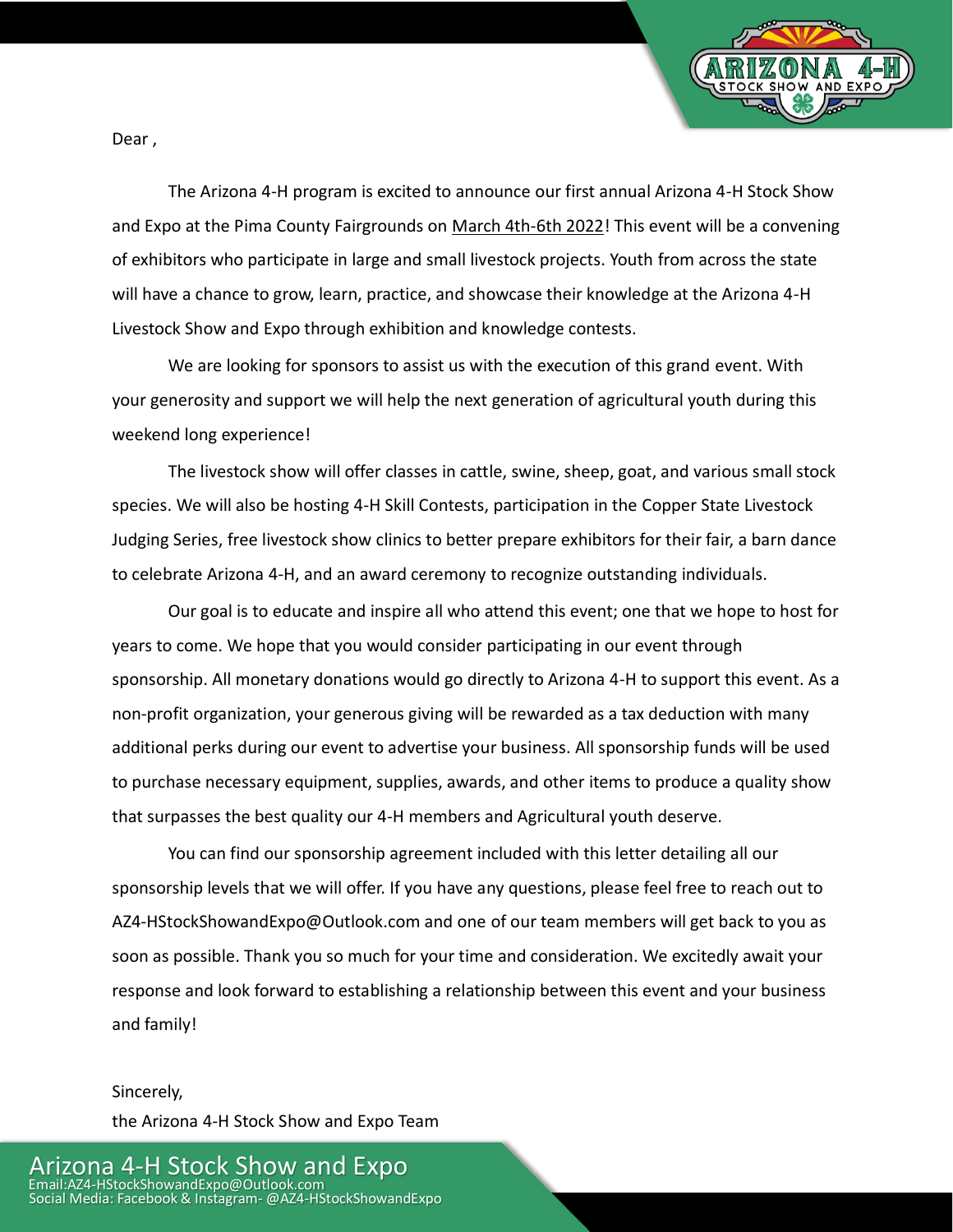# Sponsorship Levels



#### **Gold Clover Sponsorship**: Donation of \$1000 or more

- Receives your business name and logo displayed on a banner
- Company name or logo on Show T-Shirt
- Name on Livestock Show Prizes
- Individual Banner around Show Ring
- Booth Space for your business
- Invitation to Networking Breakfast with foundation board members, volunteers, 4-H staff, 4-H youth, and other partners
- Opportunity to distribute materials to exhibitors and guests
- Featured logo presence on Arizona 4-H printed materials/newsletter and social media posts
- You will be listed in the Arizona 4-H Youth Foundation Annual Report

#### **Silver Clover Sponsorship**: Donation of \$750-\$999

- Receives your business name and logo displayed on a banner
- Company name or logo on Show T-Shirt
- Name on Livestock Show Prizes
- Individual Banner around Show Ring
- Invitation to Networking Breakfast with foundation board members, volunteers, 4-H staff, youth, and other partners
- Opportunity to distribute materials to exhibitors and guests
- You will be listed in the Arizona 4-H Youth Foundation Annual Report

#### **Bronze Clover Sponsorship**: Donation of \$500-\$749

- Receives your business name and logo displayed on a banner
- Company name or logo on Show T-Shirt
- Invitation to Networking Breakfast with foundation board members, volunteers, 4-H staff, youth, and other partners
- Opportunity to distribute materials to exhibitors and guests
- You will be listed in the Arizona 4-H Youth Foundation Annual Report

#### **Green Clover Sponsorship**: Donation of \$250-\$499

- Receives your business name displayed on a banner
- Company name or logo on Show T-Shirt
- Invitation to Networking Breakfast with foundation board members, volunteers, 4-H staff, youth, and other partners
- You will be listed in the Arizona 4-H Youth Foundation Annual Report

#### **Friend of 4-H Sponsorship**: Donation of \$20-\$149

- You will be listed in the Arizona 4-H Youth Foundation Annual Report
- Receives your name or the name of your business displayed on banner

#### **Buckle Sponsorship**: Donation of \$100

- Receives your company name on the buckle box
- Banner with other Buckle Sponsors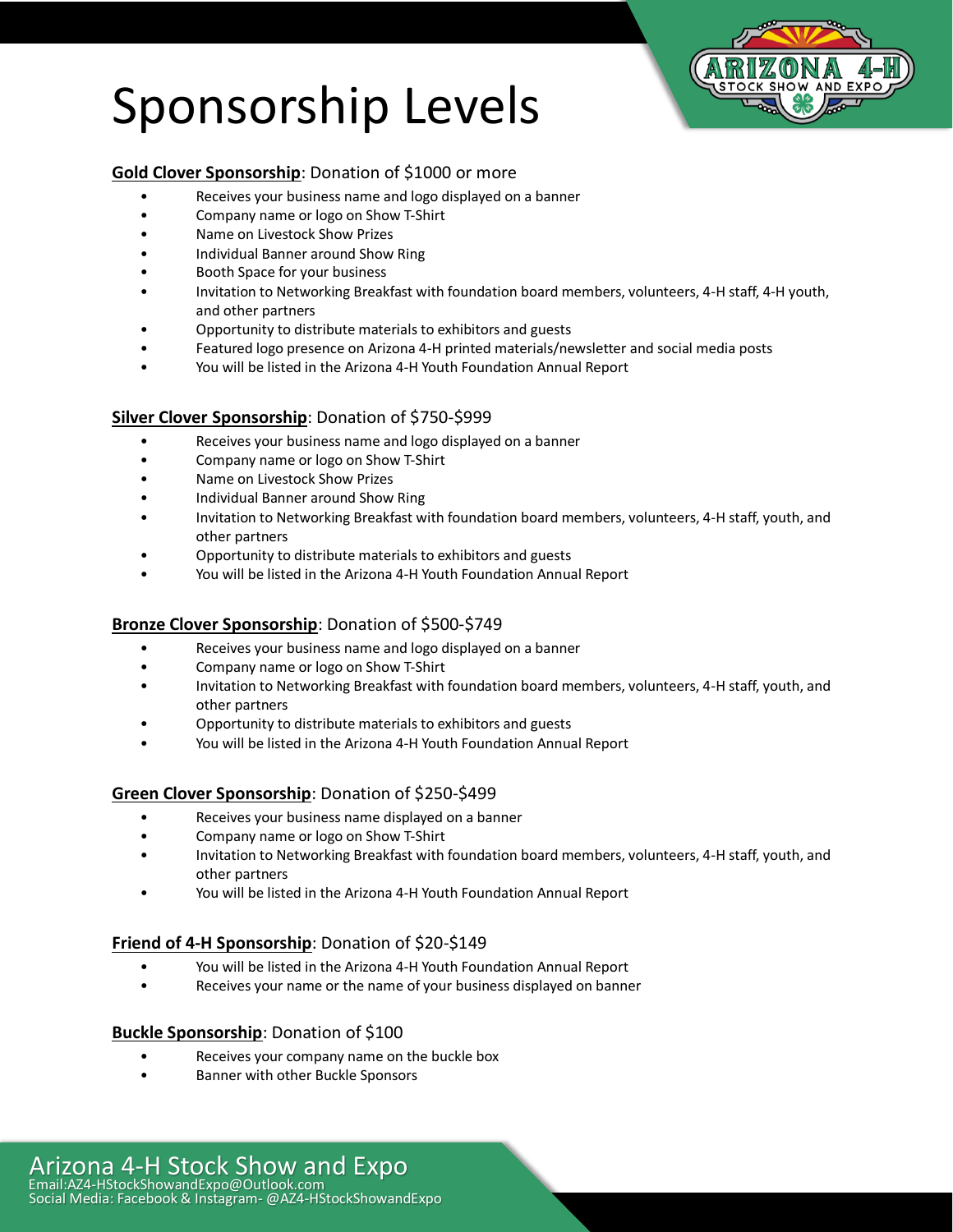# Sponsorship Agreement



The Mission of the Arizona 4-H Youth Foundation is to encourage and support young people who are participating in the 4-H Youth Development programs throughout Arizona. Just as the 4-H pledge encourages young people to work toward learning to lead meaningful and productive lives, the Foundation pledges to support their efforts through the acquisition, management, and distribution of charitable contributions from individuals, foundations and organizations committed to positive youth development education.

| Sponsorship Level (Select below): |  |  |  |                                                                                    |  |
|-----------------------------------|--|--|--|------------------------------------------------------------------------------------|--|
|                                   |  |  |  | ○ Gold Clover △ OSilver Clover △ Bronze Clover △ Green Clover △ Buckle Sponsorship |  |
|                                   |  |  |  |                                                                                    |  |
|                                   |  |  |  |                                                                                    |  |
|                                   |  |  |  |                                                                                    |  |
|                                   |  |  |  |                                                                                    |  |

#### **As a sponsor, I agree to the following statement:**

For legal and ethical reasons, AZ4-HYF and AZ 4-H do NOT enter into sponsor partnerships which provide exclusivity to a particular sponsor. AZ4-HYF and AZ 4-H reserve the right to refuse or decline any offer of sponsorship at its absolute discretion or to negotiate with the sponsor concerning any aspect of a proposed sponsorship. For example, AZ4-HYF and AZ 4-H may negotiate a change in language used in the sponsorship recognition. AZ4-HYF and AZ 4-H do not endorse, directly or by implication, any products, services, or ideas promoted except those sponsored directly by the organization. Individual staff should not receive any substantial benefit from association with sponsors. Any commissions, substantial gifts, or other financial benefits should be brought to the attention of the board of directors prior to acceptance. AZ4-HYF and AZ 4-H will retain control over any sponsored program and sponsors will not have any input into operational matters relating to a project they have sponsored.

**The Arizona 4-H Stock Show and Expo agrees to deliver stated rewards per selected Sponsorship Level on the day of the event. As a sponsor, I hereby agree to deliver full sponsorship funds on the below date, assuring arrival before the preferred sponsorship deadline of February 1st, 2022**

| <b>Sponsor Signature:</b>                                                        | Date:      |  |  |  |
|----------------------------------------------------------------------------------|------------|--|--|--|
| <b>Sponsorship Funds Delivery Date:</b>                                          | Amount: \$ |  |  |  |
| The Arizona 4H Livestock Show and Expo Team thanks you so much for your support! |            |  |  |  |
| Arizona 4-H Stock Show and Expo                                                  |            |  |  |  |

Email:AZ4-HStockShowandExpo@Outlook.com

Social Media: Facebook & Instagram- @AZ4-HStockShowandExpo